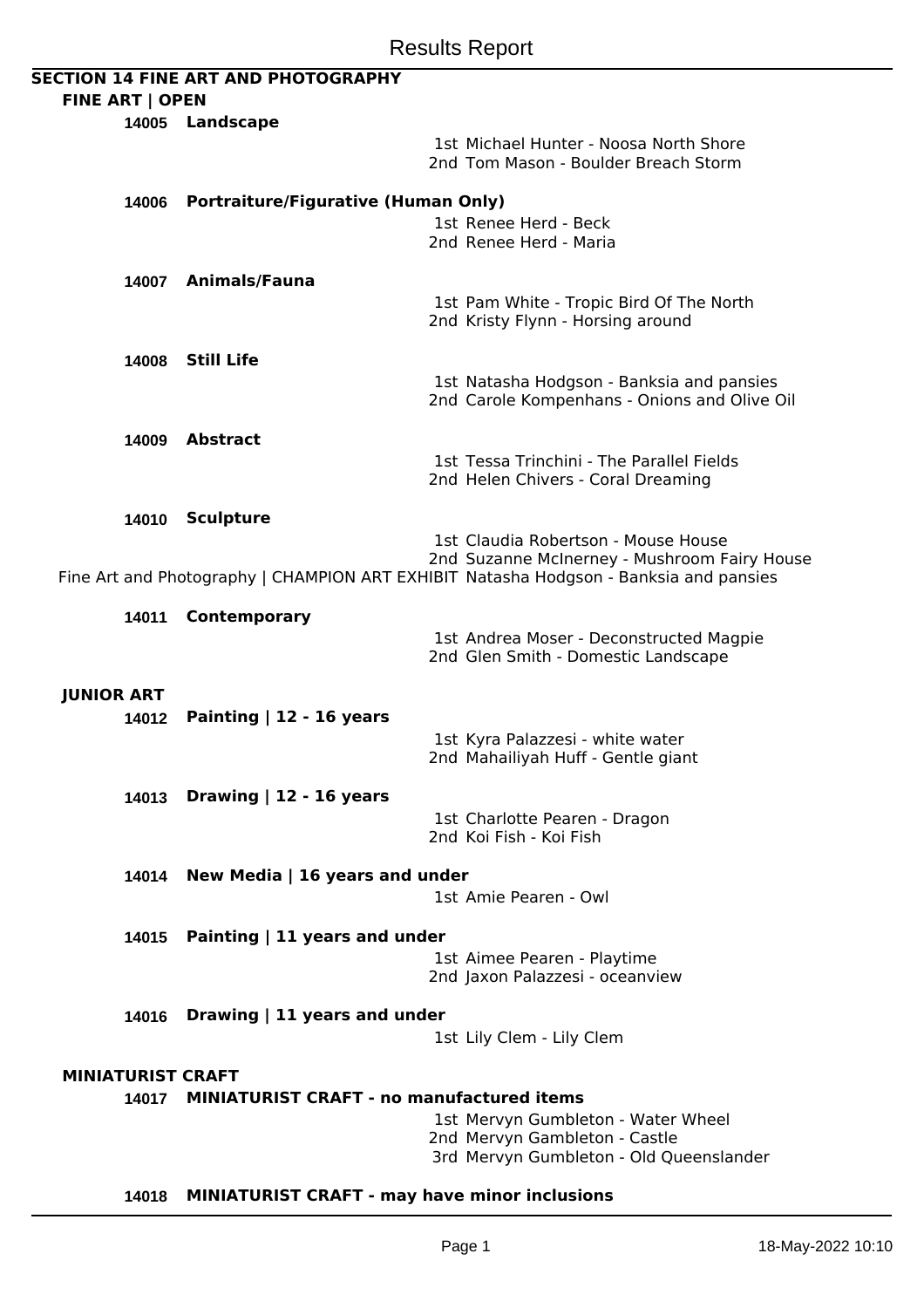|                    |                                                        | 1st Vanessa Williams - Commonwealth Hotel<br>2nd Beverley Clarke - Birds of a Feather<br>3rd Beverley Clarke - Tea for Two<br>Fine Art   CHAMPION MINIATURIST CRAFT EXHIBIT Vanessa Williams - Commonwealth Hotel |  |  |
|--------------------|--------------------------------------------------------|-------------------------------------------------------------------------------------------------------------------------------------------------------------------------------------------------------------------|--|--|
| <b>CERAMICS</b>    |                                                        |                                                                                                                                                                                                                   |  |  |
| 14019              | <b>Hand-built Pottery</b>                              |                                                                                                                                                                                                                   |  |  |
|                    |                                                        | 1st Julie Maddocks - Lilly Vase                                                                                                                                                                                   |  |  |
| 14020              | <b>Slip Cast Ceramics</b>                              | Fine Art   CHAMPION CERAMICS EXHIBIT Kate Green - Iris and Monarch                                                                                                                                                |  |  |
| <b>PHOTOGRAPHY</b> |                                                        |                                                                                                                                                                                                                   |  |  |
| 14021              | <b>Monochrome Prints   Pictorial</b>                   |                                                                                                                                                                                                                   |  |  |
|                    |                                                        | 1st Gail Bryant - Spikey Devil<br>2nd Grant Quinn - Moogerah Drought<br>3rd Sophie McColl - Sophie McColl MP C                                                                                                    |  |  |
|                    | 14022 Colour or Monochrome Prints   People             |                                                                                                                                                                                                                   |  |  |
|                    |                                                        | 1st Mark Lawrence - Lyn Mason's Camel friend<br>2nd Gail Bryant - Fun with Feathers<br>3rd Brooke Staff - Dreamer                                                                                                 |  |  |
|                    | 14023 Colour Print   Pictorial                         |                                                                                                                                                                                                                   |  |  |
|                    |                                                        | 1st Belinda Whitehouse - Belinda<br>2nd Brooke Staff - Walking on Sunshine<br>3rd Mark Lawrence - Glenrock blue seat                                                                                              |  |  |
|                    | <b>Colour Print   Animals/ Birds/ Insects</b><br>14024 |                                                                                                                                                                                                                   |  |  |
|                    |                                                        | 1st Judy Lucas - Cassowary<br>2nd Wayne McDonnell - A Mate<br>3rd Judy Lucas - Cookoobara                                                                                                                         |  |  |
| 14025              |                                                        | <b>Monochrome or Colour Prints (Local Resident Only)</b>                                                                                                                                                          |  |  |
|                    |                                                        | 1st Grant Quinn - Foggy Evening<br>2nd Judy Lucas - Picking Flowers<br>3rd Gail Bryant - The Flower Jug                                                                                                           |  |  |
| 14026              | <b>Snapshot   People</b>                               |                                                                                                                                                                                                                   |  |  |
|                    |                                                        | 1st Gail Bryant - Fun in the Sun<br>2nd Gail Bryant - Religious Offering                                                                                                                                          |  |  |
| 14027              | <b>Snapshot   Fauna and Flora</b>                      |                                                                                                                                                                                                                   |  |  |
|                    |                                                        | 1st Gail Bryant - My Visitor<br>2nd Gail Bryant - A Small Offering                                                                                                                                                |  |  |
| 14028              | <b>Snapshot   Landscape and Seascape</b>               |                                                                                                                                                                                                                   |  |  |
|                    |                                                        | 1st Gail Bryant - Skies Aglow<br>2nd Sue Hines - Sue Hines                                                                                                                                                        |  |  |
|                    | Snapshot   Any other subject<br>14029                  |                                                                                                                                                                                                                   |  |  |
|                    |                                                        | 1st Gail Bryant - Smokin'<br>2nd Grant Quinn - Dappled Sunset                                                                                                                                                     |  |  |
| 14030              | <b>Junior Snapshot   People</b>                        |                                                                                                                                                                                                                   |  |  |
|                    |                                                        | 1st Elijah Olsen - ANZAC DAY<br>2nd Heidi Chivers - Kais                                                                                                                                                          |  |  |